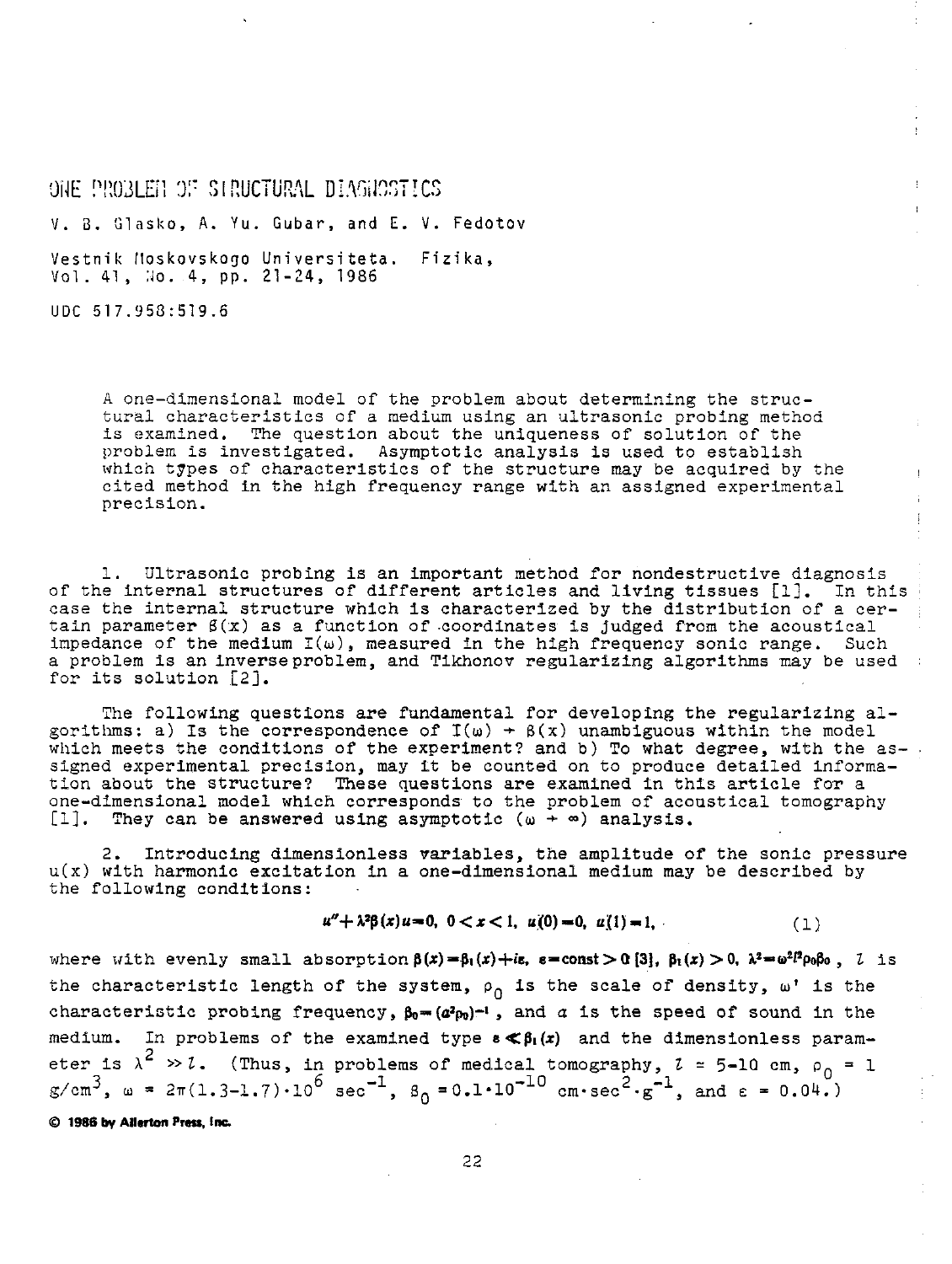Assuming that the value of  $\varepsilon$  is assigned, the structure will be characterized by the parameter  $\beta_1(x)$  which is equivalent at an assigned density to the "velocity section" [4]. With each function of  $\beta_1(x)$  the theoretical value of the impedance which is comparable with the measurements is given by the formula

$$
I(\omega) = i\omega \rho_0 I / \left(\frac{du}{dx}\right)_{x=1}.
$$
 (2)

The uniqueness of the correspondence of  $I(\omega) \rightarrow \beta_1(x)$  may be judged by comparing in problem (1) a model with a piecewise constant characteristic of  $\beta_1 (x)$  with an arbitrary number of layers n. Such a problem was studied in [4] for a layered structure which is in a semispace and with a purely imaginary  $\beta(x)$  (the absorbing medium). It turns out that the corresponding analysis technique may also be applied to the examined case.

A grid of  $\{x_p\}$ ,  $p=0,\ldots,n+1$  is introduced, assuming  $x_0=0$ ,  $x_{h+1}=x_h+d_{n-k}$   $(d_k>0)$ ,  $x_{n+1}=1$ . Assume that  $\beta_1(x)=\beta_{n+1-p}=\text{const}>0$  at  $x\in(x_p, x_{p+1})$ . The multitude of structures characterized by the vector  $\beta_1=\{\beta_1, \beta_2, ..., \beta_{n+1}, d_1, ..., d_n\}$  at any assigned values of n and  $\beta_1$  is called the  $\kappa_n^1$  class.

Theorem 1. Only one vector of  $\beta_1$  may correspond to the assigned function  $I(\omega)$  in the  $K_n^{\frac{1}{2}}$  class.

For the sake of demonstration, the totality P of the "effective" parameters is compared to the physical characteristics of the structure. The parameters **are:** 

$$
\tau_{k} = V \overline{\rho_{k}/\rho_{k+1}}, \quad k = 1, 2, ..., n, \quad \theta_{\rho} = d_{\rho} V \overline{\rho_{\rho}}, \quad \rho = 1, 2, ..., n+1,
$$
 (3)

where  $\beta_p = \beta_p + i\epsilon$ . It is apparent that in the  $K_n^L$  class the unique vector  $\beta_1$  corresponds the assigned P. It is noted that  $\theta_p = a_p + i\delta_p$ , where  $\delta_p > 0$ .

Analogous to [4], it may be ascertained that the following additive representation is legitimate:

$$
\mathbf{x}^{f}(\mathbf{a}) = \widetilde{f}(\lambda) = \sum_{p=0}^{n} S_p, \quad S_p = \overline{W}_p \frac{\tau_p t_p}{1 + \gamma_p \tau_p t_p}, \tag{4}
$$

 $xI(\omega) = \tilde{I}(\lambda) = \sum_{p=0}^{n} S_p$ ,  $S_p = \overline{W}_p \frac{\tau_p t_p}{1 + \gamma_p \tau_p t_p}$ , (4)<br>where k is not a function of the parameters of the structure, with the exception<br>of  $\beta$ , :  $\overline{W}_p = 1$ ,  $\gamma_p = 0$ ,  $\tau_p = 1$ , and at  $p \neq 0$ of  $\beta_1$ ;  $\mathbf{W}_0 = 1$ ,  $\gamma_0 = 0$ ,  $\tau_0 = 1$ , and at  $p \neq 0$ 

$$
\overline{W}_p = \sum_{k=0}^{\infty} \frac{t^{-(1-t_k^2)}}{(1+\gamma_k\epsilon_k t_k)^2}, \quad \gamma_{p+1} = \frac{\gamma_p\tau_p + t_p}{1+\gamma_p\tau_p t_p}, \quad t_p = \frac{1-\epsilon_{p+1}}{1+\epsilon_{p+1}}, \quad \epsilon_p = \exp{(2i\theta_p\lambda)}.
$$

It is substantive here that  $e_a = O(e^{-2\theta_b\lambda})$  at $\lambda \rightarrow +\infty$ ,  $t_a = 1-2e_{\rho+1}+o(e_{\rho+1})$ ,  $1-t_p^2 = 4e_{\rho+1}+$  $+o(e_{P+1})$ . Then, it follows from (4) that with sufficiently large values of  $\lambda$   $I(\lambda)$  =  $-1+[4\tau_1/(1+\tau_1)-2]e_1+o(e_1)$  and then  $\tau_1$  and  $\theta_1$  are unambiguously determined by the assigned impedance. It is assumed, based on the induction, that  $\tau_1, \ldots, \tau_k$ ,  $\theta_1, \ldots, \theta_k$ are unambiguously determined from  $I(\omega)$  and, consequently, the functions  $t_0, \ldots, t_{k-1}$ ,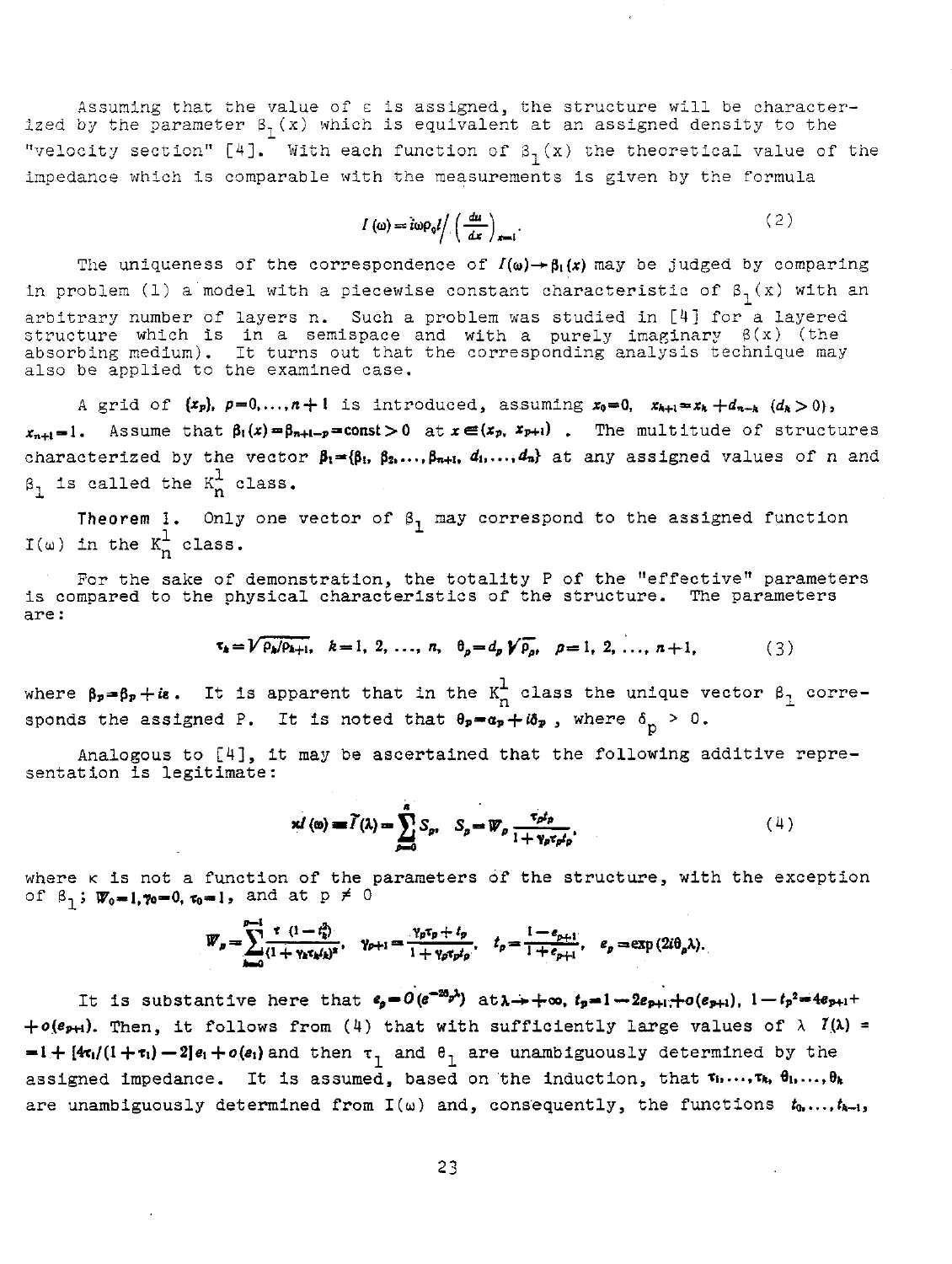$^{i-1}$  $\gamma_0, \ldots, \gamma_k$ ,  $S_0, \ldots, S_{k-1}$ . The function  $\widetilde{T}_{(k)}^{(k)} = \frac{1}{\psi_k} \left( \widetilde{I}(k) - \sum_{i=1}^{k} S_p \right)$  is examined. It follows from

(4) that  $at\lambda \rightarrow +\infty$   $\widetilde{I}_{(\lambda)}^{(k)} = \left(\frac{4\tau_{k+1}}{1+\tau_{k+1}}-2\right)e_{k+1}+o(e_{k+1})$  and, consequently,  $\tau_{k+1}$  and  $\theta_{k+1}$  are unambiguously determined. The totality P of the effective parameters and, consequently,  $\beta_1 \subset K_{\alpha}$ <sup>1</sup>, is unambiguously determined from the induction and from  $I(\omega)$ .

It is noted that with a small change in the course of the discussions, the uniqueness of the correspondence  $\{I(\omega), \beta_1\} \rightarrow \{n, \beta_1\}$  is established.

3. The demonstrated theorem means that with a sufficiently high precision of measurements and with the use of sufficiently precise regularizing algorithms,, it is possible to count on acquiring information about the details of the structure. At the same time, the representation of the impedance (4) used in its demonstration does not answer the question of what kind of information this is with a finite experimental error and with probing in a finite frequency range.

To acquire such an answer, it is natural to compare the model in problem (1) with the continuous characteristic  $\beta(x)$ . It is noted that in the range of physi-. cal values used, the dimensionless parameter  $\lambda^2$  is large:  $\lambda^2 \sim 10^3$ . This means that the impedance measured at the corresponding frequencies is comparable with a certain asymptotic ( $\omega$  +  $\infty$ ) representation. Formula (4) may be considered as only an "additively asymptotic" formula [5] and the required representation was acquired here relying on the Wentzel-Kramers-Brillouin method, in particular [6].

It may be noted that the determining  $I(\omega)$  value in (2) is

$$
\frac{du}{dx}\bigg|_{x=1} = 1 - \lambda^2 \int_0^1 \frac{\partial G(x, s)}{\partial x} \bigg|_{x=1} \beta(s) s ds,
$$
\n(5)

where  $G(x, s)$  is the Green function for the boundary problem (1), and its derivative under the integral may be evaluated using the asymptotic representations of the fundamental solutions of Eq. (1) given in [6].

The following values are introduced for examination:

ng values are introduced for examination:  
\n
$$
r(s) = \int_{0}^{t} \sqrt{\beta(t)} dt, \ \alpha(s) = \frac{i}{8} \left( \frac{5}{4} \frac{\beta^{s}(s)}{\beta^{6/2}(s)} - \frac{\beta^{s}(s)}{\beta^{3/2}(s)} \right), \ \ R(s) = \int_{0}^{s} \alpha(t) dt,
$$
\n(6)  
\n
$$
Q_1(s) = \operatorname{Im} \sqrt{\beta(s)}, \ \ Q_s(s) = -\operatorname{Re} \sqrt{\beta(s)}; \ \ R_s(s) = \int_{0}^{s} Q_s(t) dt, \ \ k = 1, 2.
$$

Then, using the above path, the following expression is arrived at:  
\n
$$
\frac{dG}{ds}\Big|_{s=1} = \sqrt{\frac{\beta(1)}{\beta(s)}} \frac{\exp\left(n\left(r(1) + \sum_{i=1}^{2} R_{i}(s)\right)\right)}{\exp\left(2\lambda r(1)\right) - 1} \left\{\sum_{i=1}^{2} g_{i}(s) + O\left(1/\lambda^{2}\right)\right\}}.
$$
\n(7)

where

$$
g_k(s) = 1 + \frac{1}{\lambda} \left( R\left(1\right) + \left(-1\right)^{k+1} R\left(s\right) - 2 \frac{R\left(1\right) \exp\left(2i\lambda r\left(1\right)\right)}{\exp\left(2i\lambda r\left(1\right)\right) - 1} \right).
$$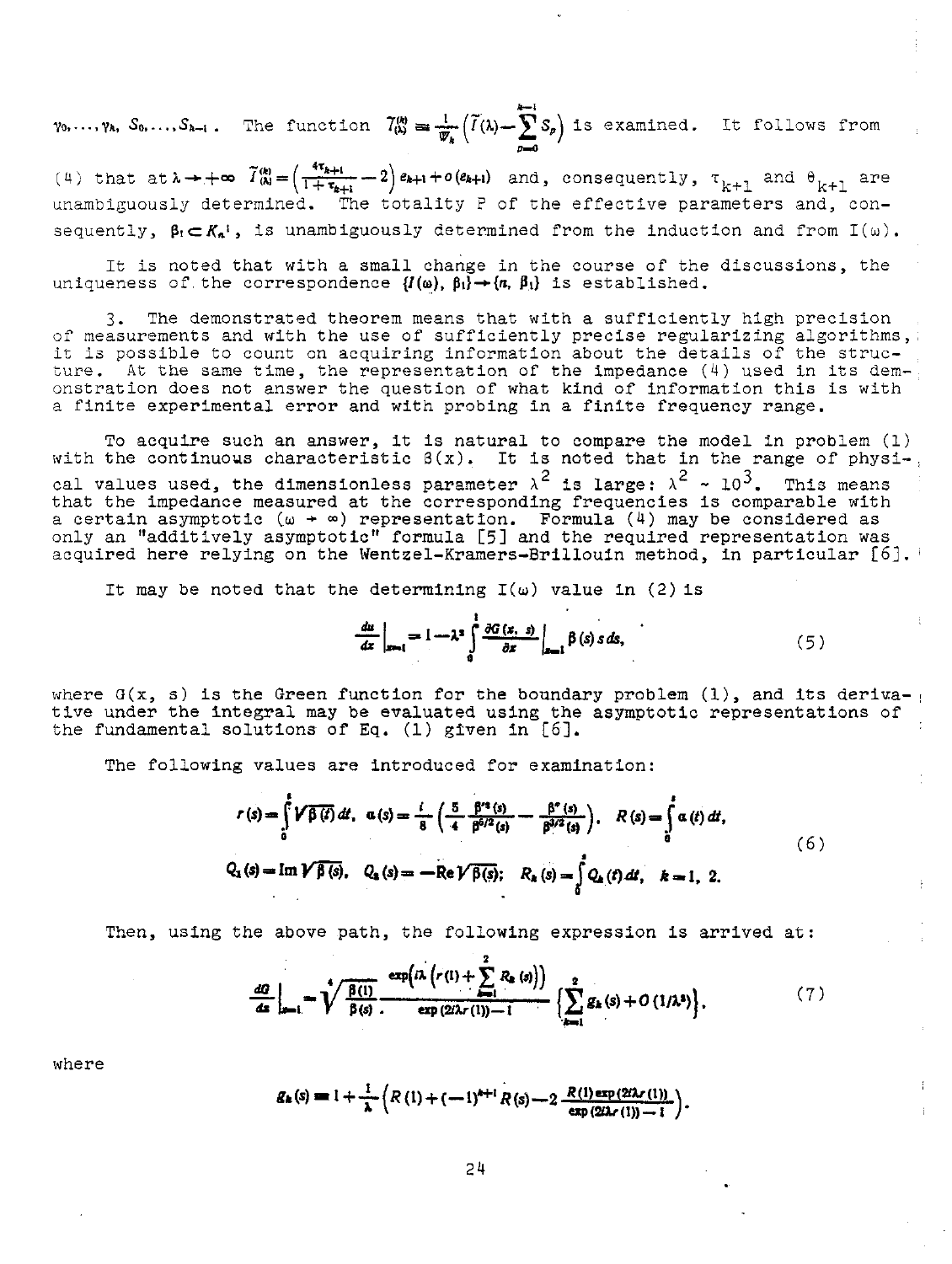It is noted that in this expression the exponential members in the denominator must not be ignored in terms of unity, since  $\epsilon_2$  is a magnitude of two less than  $\beta_1(x)$ .

Placing (7) in (5), integrals from the rapidly oscillating functions are found:

$$
F_k \equiv \int\limits_0^t e^{i\lambda \rho(s)} f_k(s) \, ds,
$$

where

 $\bullet$ 

$$
\tilde{f}_k(s) = \frac{g_k(s)\beta(s)s}{\sqrt[4]{\beta(s)}}, \quad \rho(s) = \sum_{k=1}^2 R_k(s).
$$

The asymptotic representation for them acquired through integrations in terms of parts with the same relative precision as in (7) has the appearance

$$
F_{\mathbf{A}} = \left(-\frac{i}{\lambda} \frac{f_{\mathbf{A}}(s)}{p'(s)} + \frac{1}{\lambda^2} \frac{f_{\mathbf{A}}(s)}{p'^4(s)}\right) e^{i\lambda p(s)} \Big|_0^1 + O(1/\lambda^3). \tag{8}
$$

Using  $(8)$ , it is possible to acquire from  $(2)$  and  $(5)$  the asymptotic expression for the impedance, which demonstrates the following claim.

Theorem 2. The following formula is valid in a class of structures with sufficiently smooth distribution of  $\beta_1(x)$ :

$$
I(\omega) = i \sqrt{\frac{\rho_0}{\beta_1^0}} \left( \frac{1}{h_1} - \frac{1}{\lambda} \frac{1 - h_2}{h_1^2} + O\left(\frac{1}{\lambda^2}\right) \right), \tag{9}
$$

where

$$
h_1 = -\frac{\beta(1)}{Q_2(1)} \left(1 + i \frac{Q_1(1)}{Q_2(1)}\right) \text{ctg} \left(\lambda r\left(1\right)\right),
$$
\n
$$
h_2 = \frac{3}{4} \frac{\beta'(1)}{Q_2^2(1)} + \frac{\beta(1)}{Q_2^2(1)} - \frac{4\beta(1)}{Q_2(1)} \left(i - \frac{Q_1(1)}{Q_2(1)}\right) \frac{R(1)}{\sin^2\left(\lambda r\left(1\right)\right)}.
$$

The demonstrated theorem means that in the first asymptotic order the acoustical impedance is only a function of the values

$$
\beta(1), \ \beta'(1), \ \int\limits_{0}^{1} \mathcal{V} \overline{\beta(t)} dt, \ \int\limits_{0}^{1} \left[ \frac{5}{4} \frac{\beta'^{2}(t)}{\beta^{5/2}(t)} - \frac{\beta''(t)}{\beta^{3/2}(t)} \right] dt.
$$

Correspondingly, in the examined range of parameters and with a measurement error of 1% the ultrasonic probing may provide only these values, or the approximation<br>of  $\beta(x)$  (for instance, using polynomials) which is unambiguously determined by them.

It may also be noted that an increase in the measurement precision to 0.1% (this corresponds to consideration of the second order members) may produce a somewhat more detailed idea about the structure.

The acquired representation is also found to be useful in formulating an algorithm for calculating the characteristics of the structure, since direct numerical calculation with large values of w is impossible.